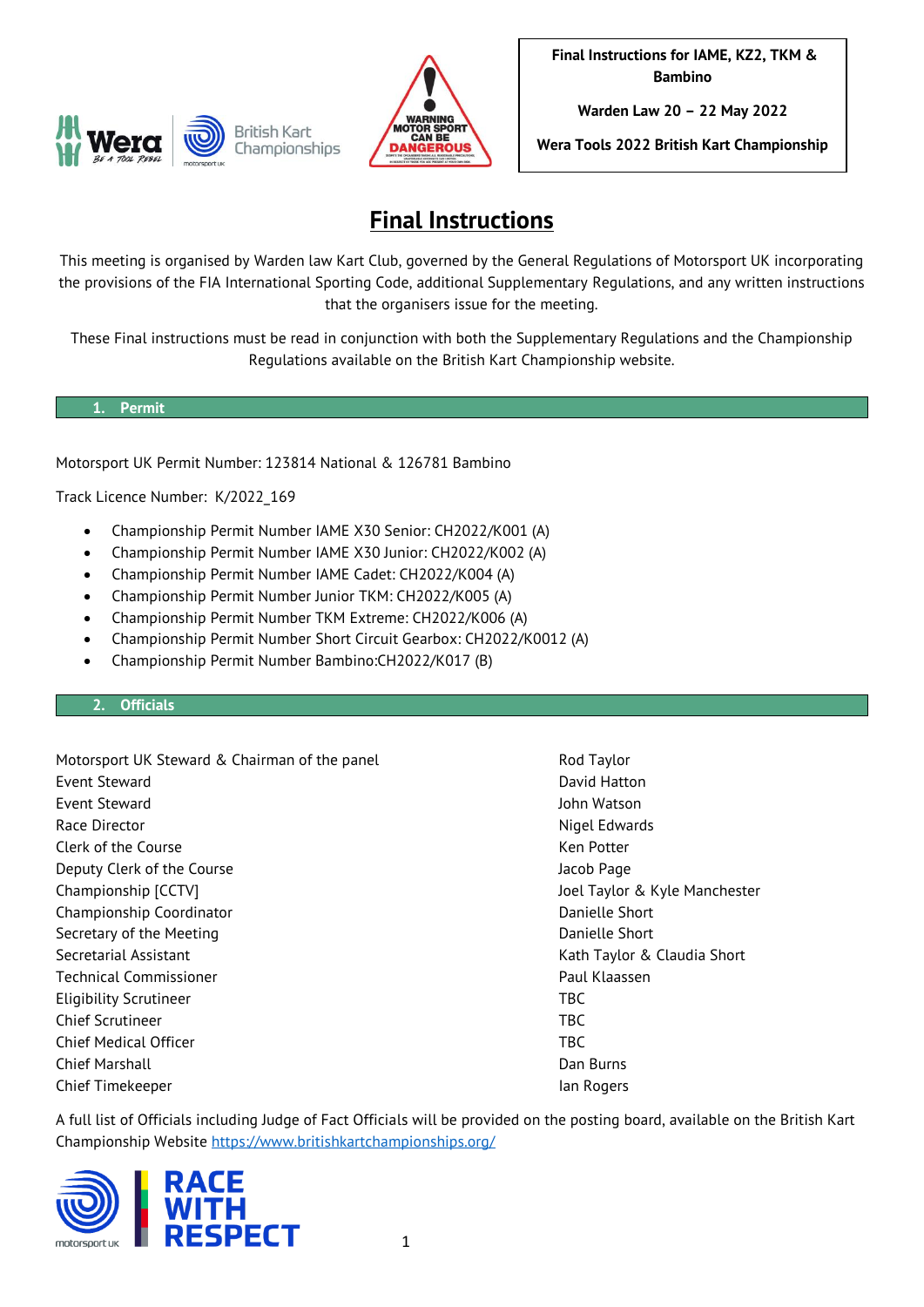



**Warden Law 20 – 22 May 2022**

**Wera Tools 2022 British Kart Championship**

#### **3. Venue access & Parking Instructions**

Access to the venue for competitors and teams will be as follows:

- For 3-day meetings, Access to the venue is available from the Thursday immediately prior to the meeting from 9am for teams and 10am for Competitors.
- Any teams leaving equipment will be done so at their own risk. It is important that you park within your allocated area within the paddock.
- It is prohibited to drill or stake the tarmac or hardstanding surface unless agreed by the venue.
- Cars are not permitted within the Paddock area.
- All cars and vehicles for overnight accommodation may be parked in a separate area. If you are staying at the venue overnight, you will need to advise the venue upon your arrival. Any charges will be payable to the circuit.

#### **4. Team Managers responsibilities**

It is the responsibility of the Team manager to adhere to the following:

- Ensure your paddock area is left tidy and free of any rubbish when leaving the venue including but not limited to the following.
	- ➢ Used tyres
	- $\triangleright$  Fuel cans
	- ➢ PPE
	- $\triangleright$  Cable ties
- In order to achieve the above, Team Managers are required to leave their Entrant Licence with the Championship Coordinator in the Race Centre at the commencement of the event (Friday Morning) and will be able to collect their licence at the end of the event once the organisers are satisfied the working area is clear of rubbish.
- Any viewing Areas on team vehicles must have suitable handrails and are limited to a Maximum of 3 persons only at any one time. Any vehicle that doesn't have a fitted handrail must not be used for viewing. More information regarding working at height can be found here:<https://www.hse.gov.uk/work-at-height/the-law.htm>

#### **5. Health & Safety**

At all times whilst in the confines of the of the venue, competitors should comply with the circuit Health & Safety guidance notes available on the clubs notice board.

#### **6. Paddock Areas**

- **Parents are responsible for the behaviour of their children**.
- Smoking & Vaping is prohibited within the Parc Ferme, Dummy Grid, Tyre Bay and Engine start areas.
- Engines must not be run before 9am and after 6pm for the duration of the event.
- Competitors and teams are responsible for removal of all waste from their paddock area, including but not limited to tyres & fuel cans. Domestic rubbish must be placed in the bins provided.

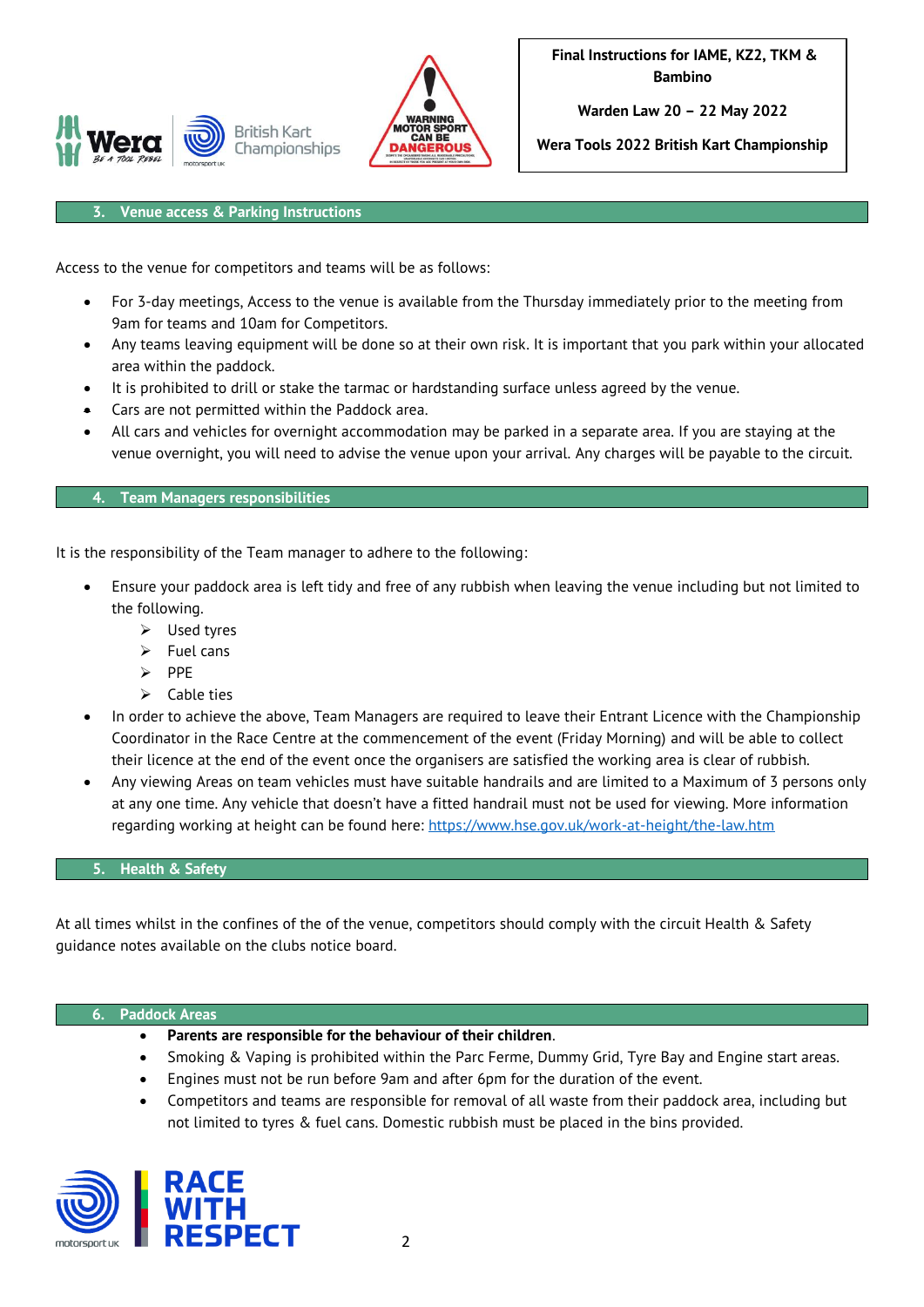



**Warden Law 20 – 22 May 2022**

**Wera Tools 2022 British Kart Championship**

- Competitors and teams must ensure all trailing cables are suitably covered with cable protection mats or other suitable means ensuring there is no tripping hazard.
- The Maximum speed in the paddock is 5mph.
- Karts must not be driven in the paddock
- All lanes in the paddock must be ALWAYS kept clear in case of the need for emergency vehicle access.
- Pit bikes, push bikes, skates or skateboards, scooters (including electric scooters), mopeds, boards, space hoppers or ball games are not permitted within the confines of the track and surrounding enclosures nor on the approach road to the circuit at any time. **Anyone breeching the above may be reported to the Stewards of the meeting (with the exception of official vehicles) and may be fined a minimum of £100 for each offence.**
- Vehicles may only be driven in the paddock by a person who holds an appropriate RTA licence.
- Any person found to be bringing the club into disrepute or damaging any area of the paddock or track will be subject to the disciplinary procedures of the organising club.
- All generators in the paddock must be turned off by 11pm each evening.
- Competitors must have present A fire extinguisher complying with 2022 Karting Yearbook B.12 at all times whilst in the paddock.
- Dogs & Cats will be allowed in the pit area but must be always kept on a lead. Dogs & Cats are not allowed on the track at any time.
- To protect the integrity & image of the sport, Pease ensure all kart equipment remains inside the awning.

## **7. Timetable of events**

Signing On, Scrutineering, Tyre Collection/Barcode Recording, Drivers Briefing and all other official duties to be carried out by the competitor are detailed in the Official Timetable available on the British Kart Championship Website under Official Documents.<https://www.britishkartchampionships.org/official-documents/> Please ensure you regularly check the official online notice board for any Event Bulletins and changes will be published. <https://www.britishkartchampionships.org/>

- ➢ Signing On & Event Documentation from Wednesday 18th May until 9am on Saturday 21st May. **You must be signed on before you go on track**
- ➢ Signing on Marshalls & Officials Club officials please sign on with the club. British Kart Championship officials please sign on with the link you will receive via email.
- ➢ Drivers Briefing
	- $\circ$  IAME Cadet 8.15am Friday 20<sup>th</sup> May (in the Race Centre)
	- $\circ$  Junior X30 8.30am Friday 20<sup>th</sup> May (in the Race Centre)
	- $\circ$  Senior X30 8.45am Friday 20<sup>th</sup> May (in the Race Centre)
	- $\circ$  Bambino 9.00am Friday 20<sup>th</sup> May (in the Race Centre)
	- $\circ$  Junior TKM 8.00am Saturday 21<sup>st</sup> May (in the Race Centre)
	- $\circ$  TKM Extreme 8.15am Saturday 21<sup>st</sup> May (in the Race Centre)
	- $\circ$  KZ2 8.30am Saturday 21<sup>st</sup> May (in the Race Centre)

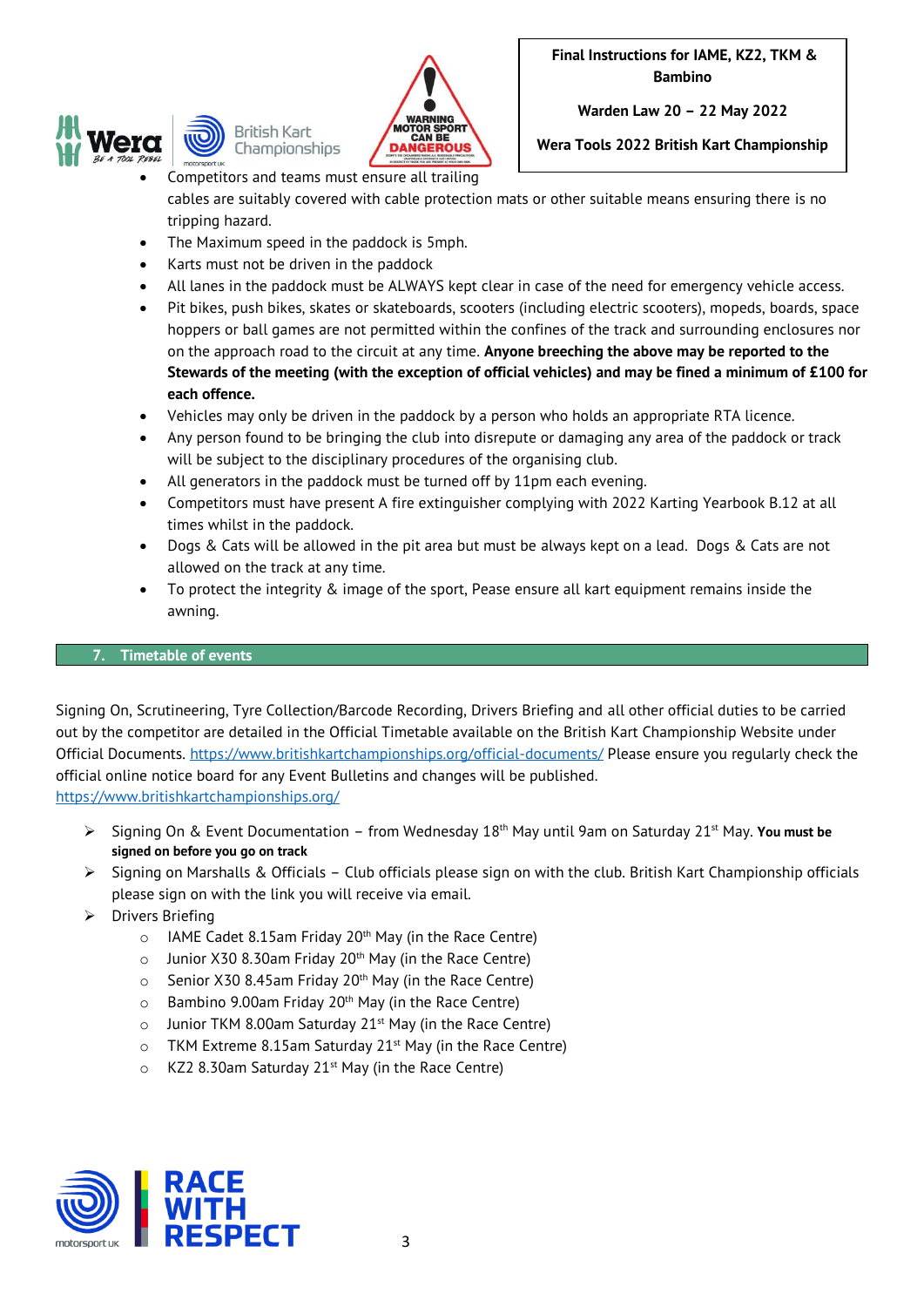



**Warden Law 20 – 22 May 2022**

**Wera Tools 2022 British Kart Championship**

- **Scrutineering**
- ➢ IAME & Bambino Classes Scrutineering via the online link and must be completed by 11.30am on Saturday 21st May.
- $\triangleright$  TKM & KZ2 classes Scrutineering via the online link and must be completed by 4pm on Saturday 21st May.
- ➢ **Manual Scrutineering for the Bambino & Junior TKM classes will take place in the Scrutineering Bay on Saturday 21 st May from 8am – 9am**
- ➢ Bambino Media/Photo shoot, please refer to the Official Timetable (emailed to competitors prior to the event)
- ➢ Tyre collection & Barcoding
	- o Thursday 19th May 3pm –6pm
	- $\circ$  Friday 20<sup>th</sup> May 8am 10am
	- $\circ$  Saturday 21<sup>st</sup> May 8am 9am for KZ2, TKM & any driver not attending Friday
	- o Sunday, Tyre Recycling & Wet tyre bagging & Sealing 2pm 6pm
- ➢ Fuel Collection
	- $\circ$  Thursday 19<sup>th</sup> 4pm 6pm
	- $\circ$  Friday 20<sup>th</sup> May 8am 11am/12 noon 3pm/4pm-5.30pm
	- o Saturday 21st May 8am 11am/12 noon 3pm **This is the last chance to collect fuel for the event.**

It is the responsibility of the competitor to ensure they always adhere to the timetable.

#### **8. Technical**

#### **FUEL**

Fuel Will be available at the times stated above and in the Official Timetable

- Only the Championship Control Fuel must be used from first Practice onwards on Friday Morning.
- The Championship control Fuel is from a single batch and specifically marked.
- Any other fuel purchased prior to the British Championships season will fail a fuel test.
- ID should be shown when collecting fuel.
- Petrol is to be used as fuel and not for any other purpose.
- Competitors remain responsible for the removal of their Fuel drums/cans at the end of the meeting.

PLEASE NOTE: If you have previously used fuel from another source and not suitably cleaned through the fuel system and/or container your fuel could be contaminated and therefore you may fail a fuel test. – Please be satisfied your fuel cannot be contaminated.

PLEASE NOTE: Unfortunately, due to circumstances beyond our control, the Hiperflo 250 (KZ2 Only) will only be available in drums.

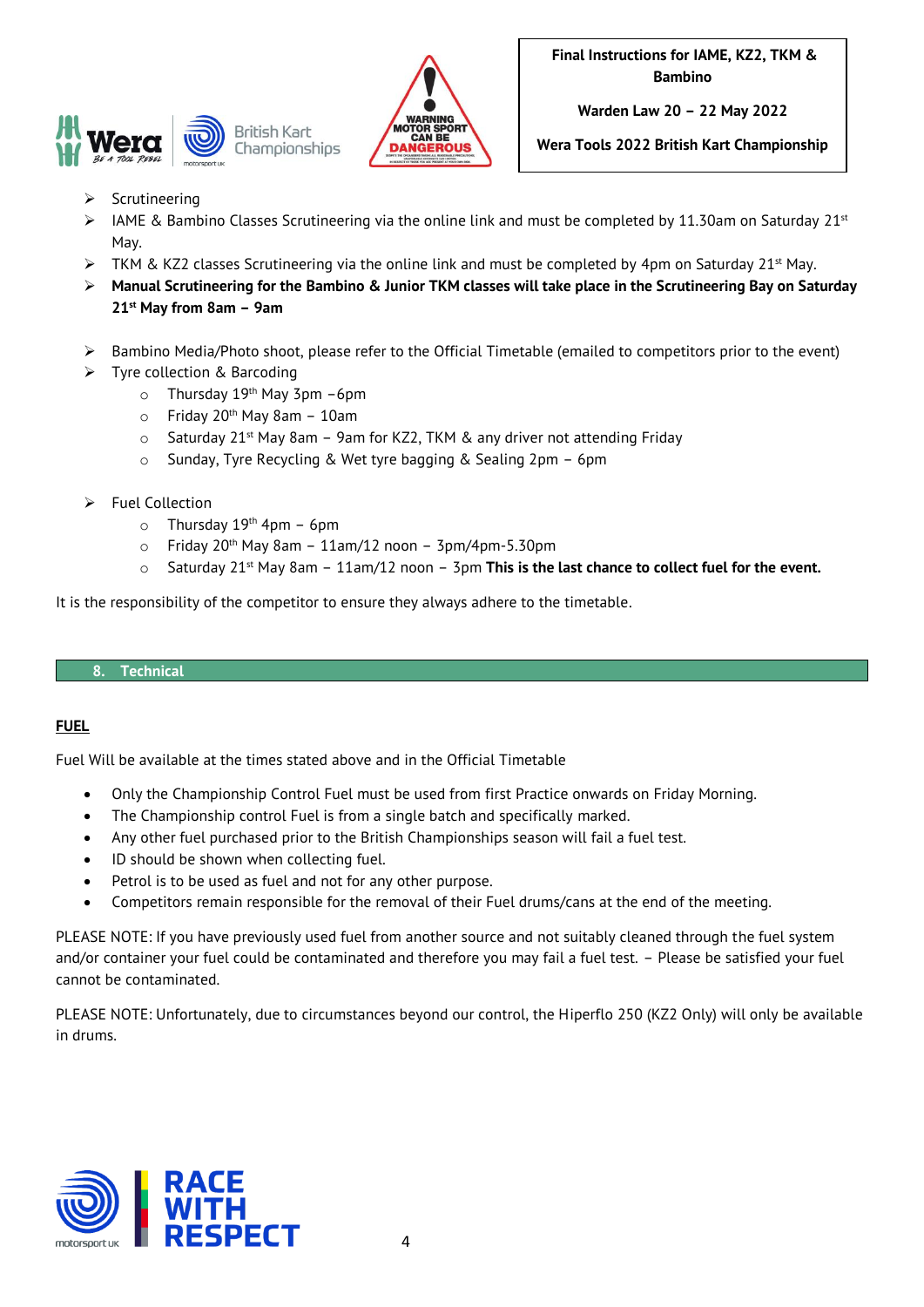



**Warden Law 20 – 22 May 2022**

**Wera Tools 2022 British Kart Championship**

# **CLASS TECHNICAL EXPERT**

The following are nominated as the Class Technical Expert

- IAME James Mills
- TKM Alan Turney
- KZ2 Technical Commissioner
- Bambino Grant Munro/Technical Commissioner

## **TKM & IAME Cadet - Engine Sealing Saturday 21st May**

#### **IAME Cadet 9am until 11am**

**TKM Classes 1pm until 3pm**

## **9. Timed Qualification & Event Scoring**

Timed Qualification – For IAME classes Timed Qualification format will be as per Championship Regulation;

3.8.8.1 Option 1 - Driver's average time calculated from their fastest 3 laps during their timed qualifying session will be used as their qualifying time for drivers completing less than the required minimum 3 laps their average lap time will still be calculated and then ranked initially by laps completed and then by average time behind drivers completing more than 3 laps. Should a driver have their fastest lap cancelled due to a penalty then the next fastest 3 laps will be used for calculating their average time.

3.8.8.2 If there is more than one session the fastest average time achieved in the fastest session (fastest average time overall) will be given 1st place 2nd place goes to the fastest average time in the other session 3rd place to the 2nd fastest in the fastest session (or fastest in the 3rd session if one is required) and so on to determine the combined results order.

# **Please note that Practice 8 will be as per the Timed Qualifying Groups – Junior X30 drivers please check your groups.**

For this event the Championship points scoring is as follows.

#### **IAME Classes**

3 Championship point scores are available.

- Intermediate Classification (heat points)
- Pre Final points
- Final points

The awarded Championship points for each of these three scores are as follows; 65 pts for 1st place, 62 pts for 2nd place, 60 pts for 3rd place, 59 points for 4th place and decreasing by 1 point.

# **TKM, KZ2 & Bambino Classes**

2 Championship point scores are available.

• Intermediate Classification (heat points)

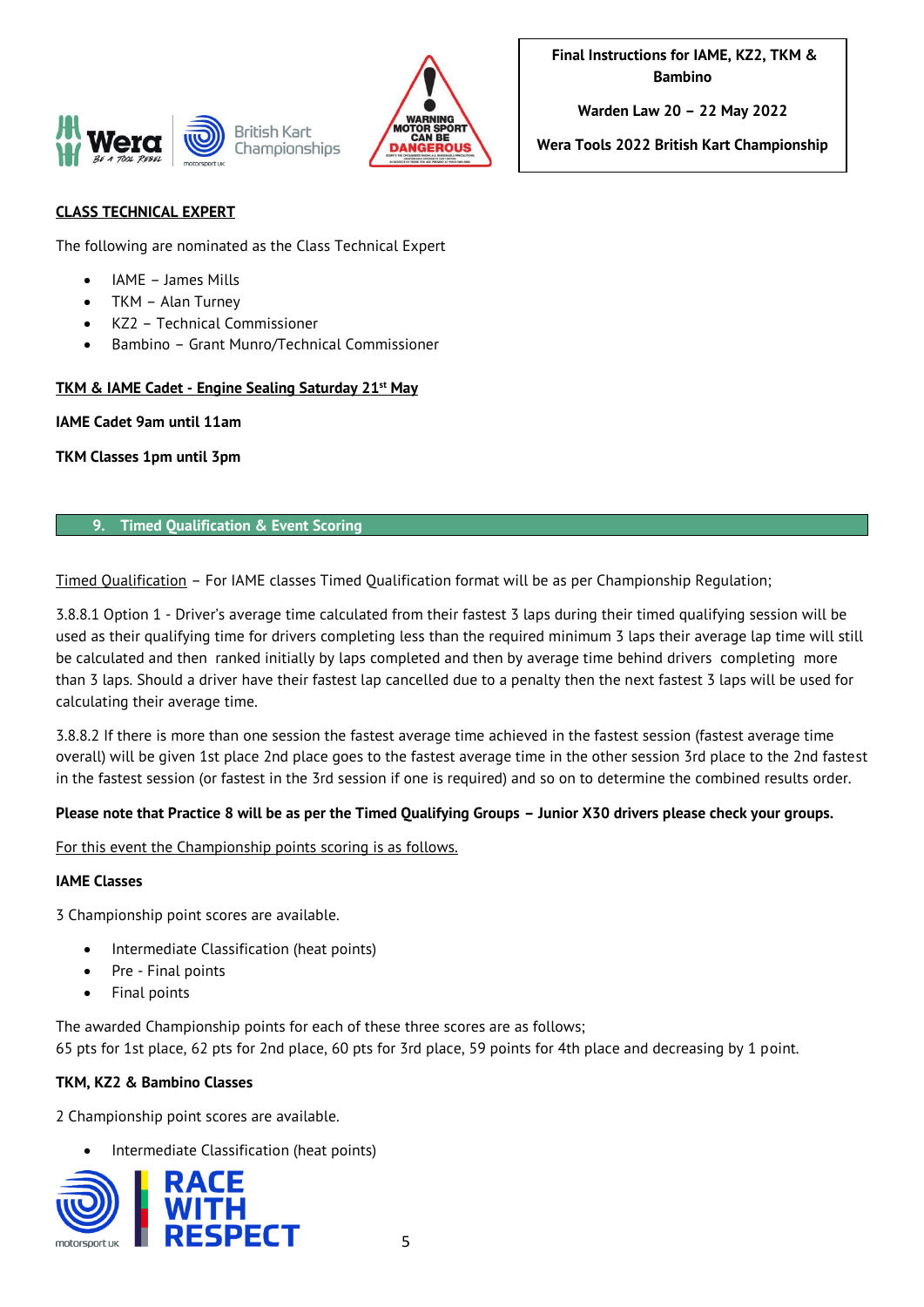



**Warden Law 20 – 22 May 2022**

**Wera Tools 2022 British Kart Championship**

The awarded Championship points for each of these three scores are as follows:

65 pts for 1st place, 62 pts for 2nd place, 60 pts for 3rd place, 59 points for 4th place and decreasing by 1 point.

## **10. Bambino Standing Starts**

- Karts leave the dummy grid and complete one lap of the circuit slowing as they approach the final corner/starting grid, and in formation, and stop within your grid box.
- Your parent/mechanic will place you on your correct grid slot.
- When the grid has been checked they will leave the track.
- The Grid Marshal will walk down the grid and ensure all drivers are in the correct position.
- The start lights (RED) will come on in sequence, 1 light, 2 lights, 3 lights, 4 lights, very soon the lights will go out – RACE ON – Please do not move until the lights go out.
- If another rolling lap is required the Red lights will remain on and a flashing yellow light will appear check for the marshals instructions.
- Starting infringements judged by The Starter or the Start Line Camera/Operator (Judges of Fact) will be penalised by a 5 Second penalty.

# **11. Driving Standards/Utilisation of a Drive through Penalty (after the race)**

A 5 second penalty (drive through) may be imposed after the race subject to the following:

C.2.3.2.1. Where the Clerk of the Course has the ability to validate incidents during the race, via circuit cameras with a nominated Judge of Fact, an in race 5 second time penalty may be applied. This should usually follow the display of a warning flag/under investigation notification and will not be subject to protest or appeal.

**12. Unfair Practice - Gaining an Unfair Advantage/Driving Standards**

Competitors are reminded of GR U.12.5.8 – GR Q.12.21 applies to driving standards. Therefore, any driver considered to be baulking or blocking another driver may be penalised including by the display of the black flag. A driver who consistently places their kart on a line that is not that recognised as the racing line in an effort to prevent being overtaken may be given a penalty or subject to black flag. Only ONE defensive move is permitted before any corner and having made that move the driver is then committed to that line on the track (Q.12.21.1). Lap times/data may be taken into consideration as well as any moving images and or reports.

#### **13. Starting of Engines**

If permitted by the Chief Scrutineer to start an engine in the designated area which is at the back of the Dummy Grid Please note that this is restricted to **10 seconds maximum,** and this will be monitored. – Engines are not permitted to be started anywhere else in the paddock. Penalties may be applied if this is not adhered to.

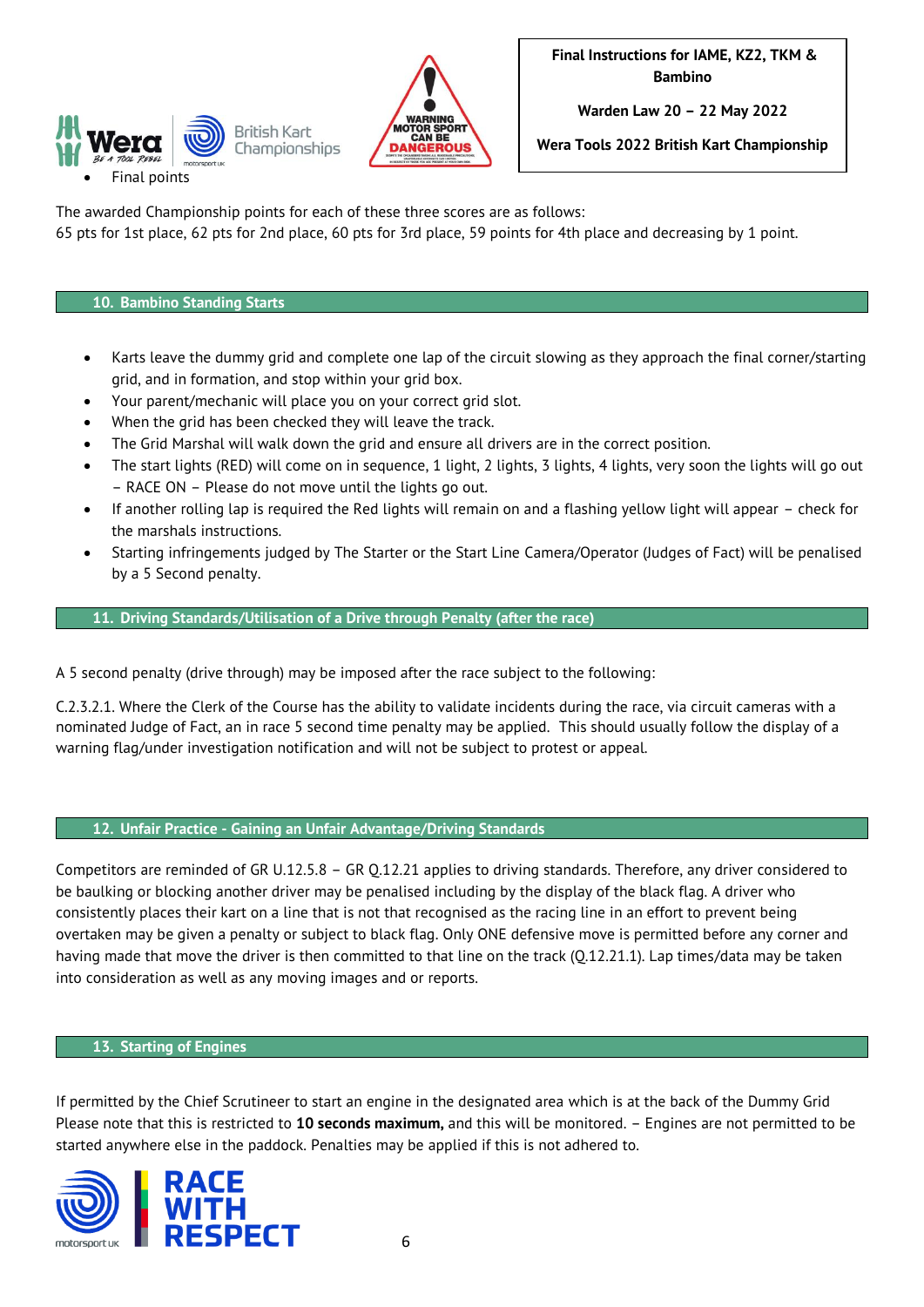

**Warden Law 20 – 22 May 2022**

**Wera Tools 2022 British Kart Championship**

**14. Parc Ferme/Dummy grid/Holding Areas**

**Rritish Kart** 

Championships

Front fairings must be detached on the entry to Parc Ferme/Dummy Grid/Holding Areas From Timed Qualifying onwards.

# **15. Transponder Fitting**

All transponders must be correctly fitted in accordance with Section F of the Motorsport UK Karting Yearbook 2022 (gold book) Transponder brackets must be used to hold the transponder and transponders must not be cable tied to the seat.

For further information on the correct fitment of the transponder, please refer to the following link: [https://www.motorsport-timing.co.uk/pdf/transponders.pdf](https://eur02.safelinks.protection.outlook.com/?url=https%3A%2F%2Fwww.motorsport-timing.co.uk%2Fpdf%2Ftransponders.pdf&data=02%7C01%7CDanielle.Short%40motorsportuk.org%7Cf824c2c6ec81463934b208d83c79a4ed%7C63a2da0237564d81baedec1930321ea4%7C0%7C0%7C637325840448998301&sdata=t%2FIG9JROWeWLxc2BhD0fFm00ya8lB2X1hEV1Xvm9d%2FU%3D&reserved=0)

#### **16. Championship Sponsors.**

Referring to the Championship sponsors requirements, Wera Tools & Demon Tweeks & any other Championship Partners to display their decals, please ensure you follow the officials of the meeting instructions on the placement of any Championship sponsors decals. Stickers and any other requirements for the sponsors will be available from the Race Centre. Locations for the stickers can be found here.

[https://www.britishkartchampionships.org/content/uploads/2021/12/2022-British-Karting-Championship-Logo-Layouts-](https://www.britishkartchampionships.org/content/uploads/2021/12/2022-British-Karting-Championship-Logo-Layouts-20-04-2022.pdf)[20-04-2022.pdf](https://www.britishkartchampionships.org/content/uploads/2021/12/2022-British-Karting-Championship-Logo-Layouts-20-04-2022.pdf)

#### **17. Social Media & Race with Respect**

Motorsport UK and the British kart Championships request that all participants, competitors, teams, officials & Marshalls familiarise themselves with the Motorsport UK Social Media Policy & Race with Respect code along with any Social Media guidance the organising club issue.

Any negative or detrimental posting on social media will be reviewed by Motorsport UK who will operate a zero tolerance towards any participants responsible for any postings or behaviour which may be deemed extremely detrimental for the sport. For safeguarding matters please contact Danielle Short available in the Race Centre.

#### **18. Cameras & Go Pros**

Cameras and Go Pros are permitted during all practice sessions for personal use only. From Timed Qualifying onwards no on kart cameras are permitted unless requested by the organisers for media purposes. Cameras attached to helmets are prohibited at all times.